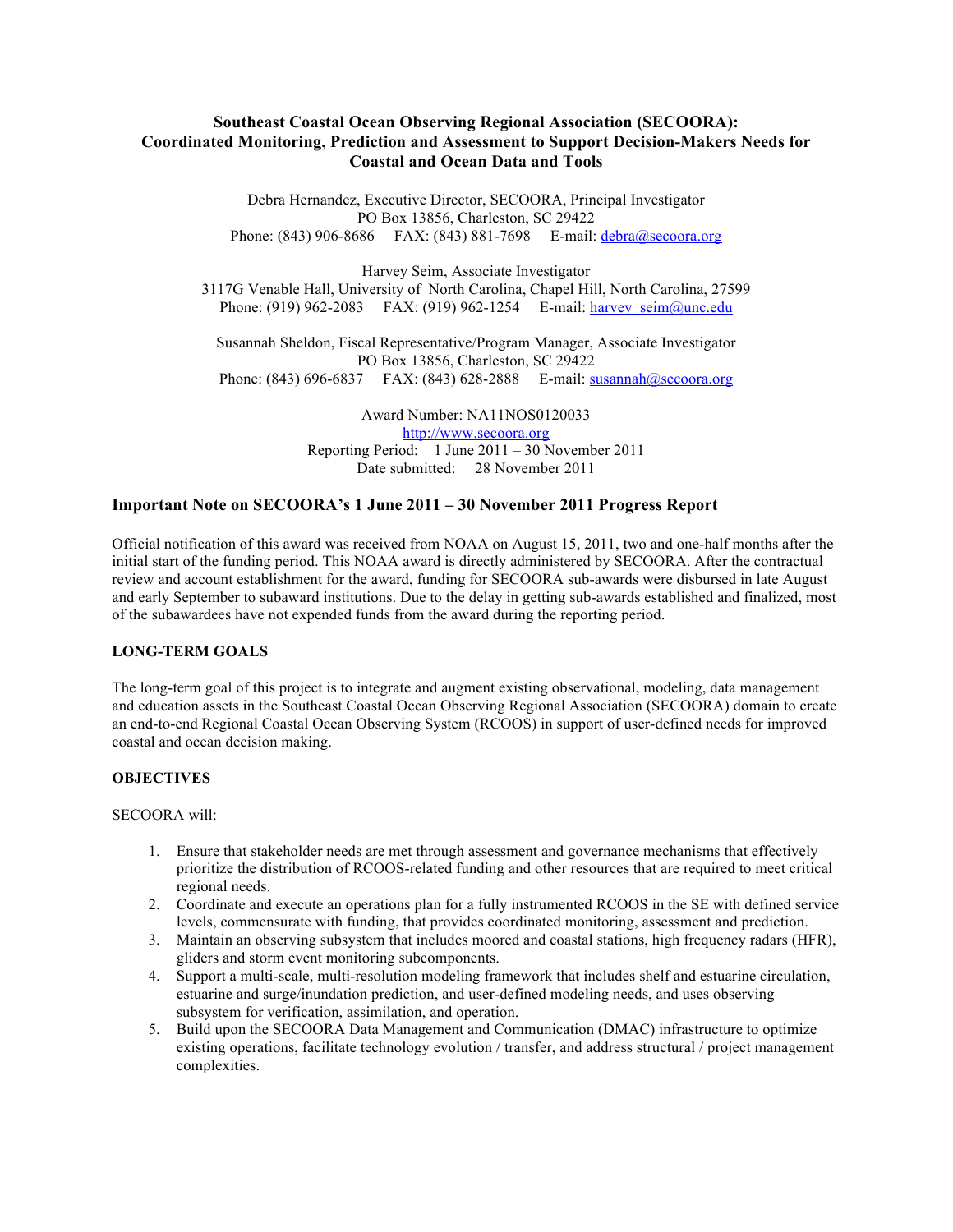6. Support an education and outreach (E&O) program partnered with other RAs and marine education efforts that engages diverse education and stakeholder audiences to understand the benefits of ocean observing to society.

# **APPROACH AND WORK PLAN**

SECOORA is a membership-based organization that seeks and invites stakeholders with interests in coastal and ocean data and information to help prioritize our activities and participate in developing stakeholder-based products. SECOORA will be responsible for overall project management. SECOORA recently transitioned to an independently operating  $501(c)(3)$  and has implemented a strategy to acquire observations in the SECOORA domain, and support the development and implementation of predictive models and decision-making tools as identified by a broad user community. As described in the funded descope proposal, SECOORA is focusing on the following goals during Year 1 of this five-year Regional Coastal and Ocean Observing System (RCOOS) project:

- 1. Sustain SECOORA as a Regional Information Coordination Entity (RICE).
- 2. Sustain and expand a coastal and ocean observing subsystem for the Southeast (SE).
- 3. Support a multi-scale modeling subsystem.
- 4. Support the Data Management and Communication (DMAC) subsystem.
- 5. Support an education and outreach subsystem.

Specific approaches and key organizations in support of Year 1 goals include the following:

#### 1. Sustain SECOORA as a Regional Information Coordination Entity (RICE)

Project management includes fiduciary oversight of all sub-awards, preparation and submission of financial and progress reports, and ensuring coordination and collaboration both among PIs within each RCOOS subcomponent and among PIs across the various RCOOS subcomponents. Sixteen PIs and 13 separate sub-awards contribute to this project necessitating a significant investment of effort for project and fiscal management, technical communications, and task coordination for effective operations. Responsibilities will be shared among the RCOOS manager (V. Subramanian), SECOORA's Executive Director (D. Hernandez), and two Program Managers (S. Sheldon and M. Treml via contract).

With Year 1 funding, SECOORA will continue to seek new members through our Web site, outreach via newsletters and direct recruitment by staff. SECOORA will also host an annual member and stakeholder meeting in Spring 2012. SECOORA will partner with stakeholders, specifically through the engagement of the South Atlantic Alliance. As opportunity allows, joint meetings will be held to solidify the relationship between the two organizations.

SECOORA will focus on facilitating the development of a Conceptual Operations Plan for a fully instrumented RCOOS with defined service levels, commensurate with funding, that provides coordinated monitoring, assessment and prediction. Hernandez and Subramanian will coordinate these efforts with ongoing IOOS efforts including the Cost Analysis Requirements Document, the National Inventory of Observation Assets, and the RA Gaps Analysis.

Additional coordination responsibilities include working closely with the Gulf of Mexico Coastal Ocean Observing System (GCOOS) in the FL region. We will continue to interact with GCOOS to ensure that messages, products, and projects are coordinated and resources are leveraged. Staff will attend NFRA, IOOS, and other RA meetings as funding allows.

#### 2. Sustain and expand a coastal and ocean observing subsystem for the Southeast (SE)

The observing subsystem provides the basis for the RCOOS by supporting and integrating existing assets and observations specific to the development of products identified in the descope proposal. With the current funding level SECOORA is supporting the maintenance of existing systems deployed as part of pre-SECOORA programs. SECOORA is supporting the operation and maintenance of offshore moored stations, coastal stations, and HFR sites, with the caveat that assets in the SECOORA footprint have been purchased through a mix of state, research, and IOOS funding. Primary partners include the University of South Florida (B. Weisberg and C. Merz), Florida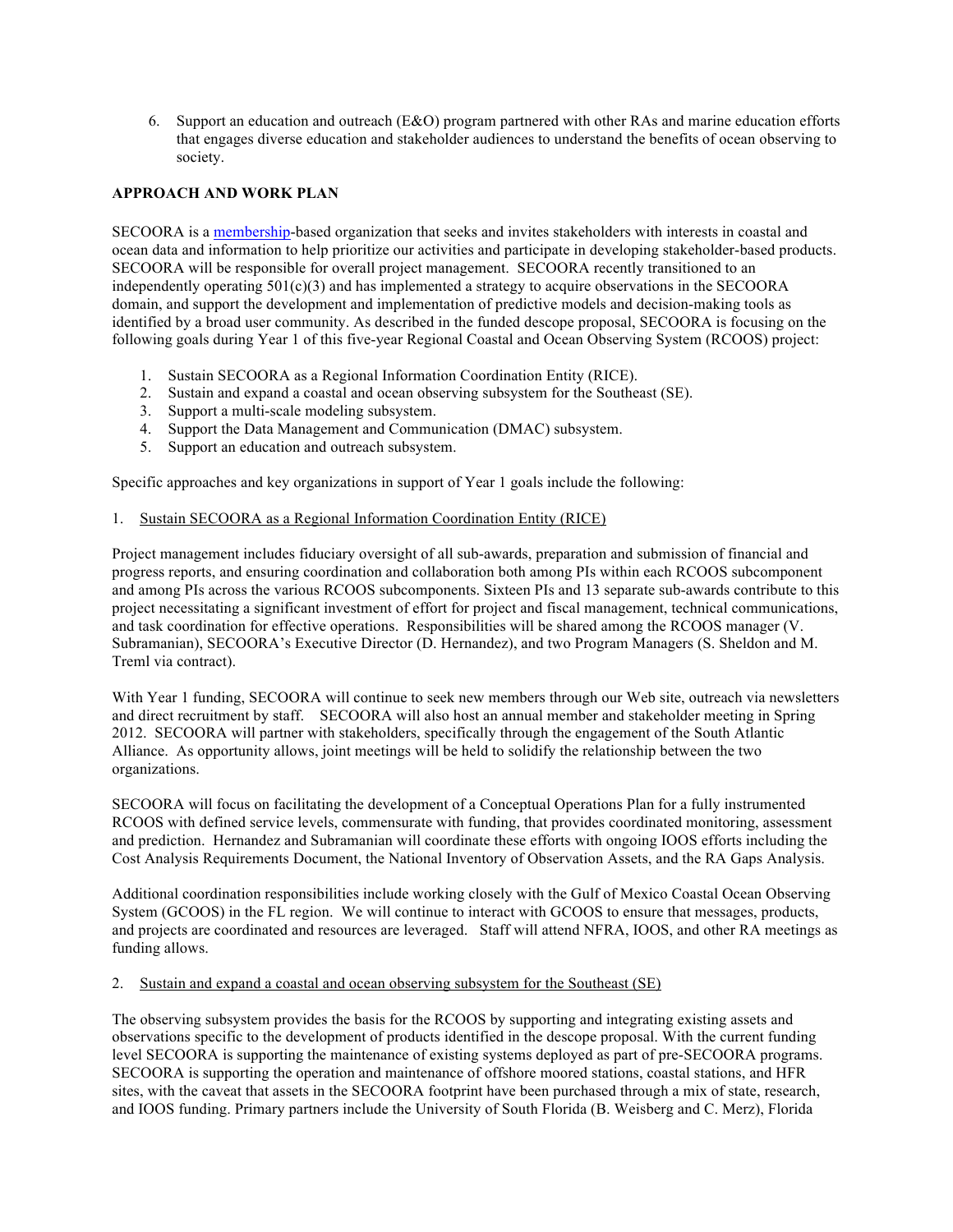Institute of Oceanography (J. Virmani), University of North Carolina System (L. Leonard and H. Seim), Skidaway Institute of Oceanography (D. Savidge), University of Miami (N. Shay) and the University of South Carolina (G. Voulgaris).

Each observing asset will provide near-real-time data for multiple users, and provide information required to support proposed and existing stakeholder products (e.g., those required for oil spill response, National Weather Service Marine Weather Portal, beach/shellfish water quality advisories, and search and rescue (SAR) operation surface current requests.)

## 3. Support a multi-scale modeling subsystem

In support of user-identified modeling needs, the modeling components funded during Year 1 include the following (primary partners):

- Regional and subregional circulation modeling (North Carolina State University, R. He)
- Forecasting of storm surge, inundation, and coastal circulation (University of Florida, P. Sheng; North Carolina State University, L. Xie)
- Species-specific habitat models that to enhance South Atlantic Fisheries Marine Council stock assessments (ROFFS, M. Roffer; University of Miami, B. Muhling; SAFMC, R. Pugliese)
- Improved models in support of issuing beach swimming advisories (University of South Carolina, D. Porter; University of Maryland, H. Kelsey).

# 4. Support the Data Management and Communication (DMAC) subsystem.

Key strengths of SECOORA's DMAC enterprise are the effective working relationships and collaborations fostered by the Data Management Coordinating Committee (DMCC), which is comprised of regional technical personnel responsible for operating and upgrading the data management system of SECOORA. Building on previous work, SECOORA will optimize access to regionally-aggregated data and information via a web interface that supports SECOORA's thematic priorities. Primary partners include the University of South Carolina (D. Porter), University of North Carolina at Chapel Hill (H. Seim) and the University of South Florida (B. Weisberg).

### 5. Support an education and outreach subsystem.

The primary focus of the education and outreach (E&O) subsystem is to engage formal and informal education audiences and stakeholders regarding observing technologies, data, products, and services. Through this subsystem, SECOORA will transition from opportunistic stakeholder engagement to a deliberate E&O engagement program designed to increase our understanding of stakeholder needs and requirements, and showcase results from investments in product development. Note that Goals 1 and 3 include outreach activities that complement and contribute to the E&O subsystem. Primary partners include Kennesaw State University (L. Adams), University of North Florida (P. Welsh), University of North Carolina System (L. Leonard), COSSEE-SE (L. Spence) and SECOORA (D. Hernandez).

# **WORK COMPLETED AND ASSOCIATED RESULTS**

For the current reporting period, the progress to date and associated results for each respective goal are as follows:

1. Sustain SECOORA as a Regional Information Coordination Entity (RICE)

SECOORA is providing the fiscal and overall project management for this award. After receiving the award notification, 13 sub-awards to primary partner institutions were established. SECOORA has established a monthly conference call between 16 PIs to ensure coordination, collaboration among PIs within each RCOOS subcomponent and among PIs across the various RCOOS subcomponents.

2. Sustain and expand a coastal and ocean observing subsystem for the Southeast (SE)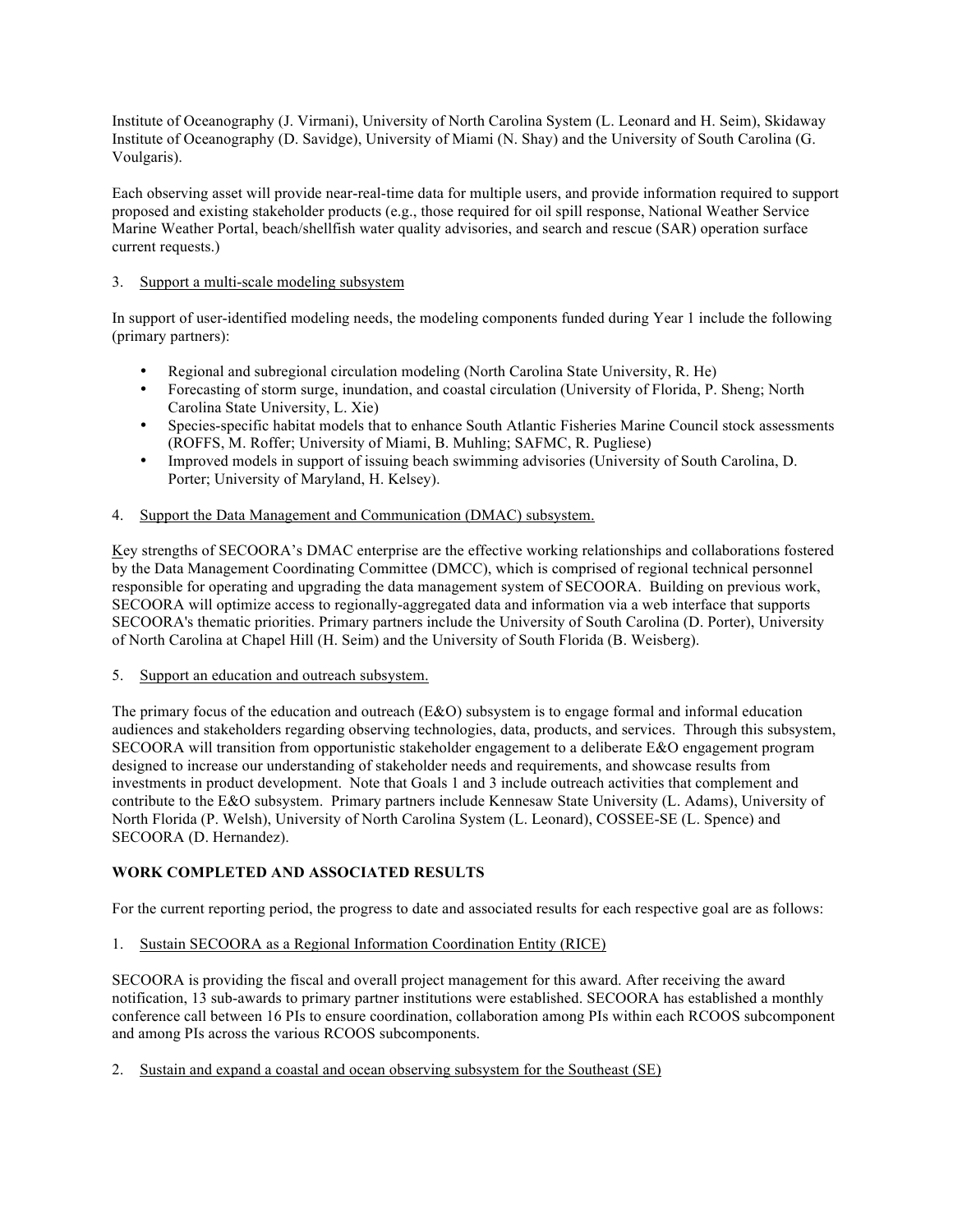Year 1 funds to SECOORA are supporting a continuation of a significant effort to sustain existing subregional observing networks, established previously via federal and state grants funding. While significant progress is being made via the existing SECOORA grant, progress is just ramping up on this new grant due to the delay in the receipt of funding. Specific progress and results to date include the following.

The SEAKEYS network has been operational for over 20 years and provides a long time series of observations in the Florida Keys. The instruments are mostly on a series of stationary platforms (lighthouses), the structural integrity of which has now becoming questionable due to age. SEAKEYS has seven moorings, and recently five of the seven have required servicing because of data transmission, sensor replacements, maintenance, and infrastructure issues. Year 1 funding is being utilized to support the service and maintenance of these stations. The US Coast Guard does not have plans to repair the lighthouses, but intends to sell them to non-profit entities because they are historic structures. To address the future of SEAKEYS, a meeting was held at the Keys Marine Lab in November. The user community was invited, and included representatives from NOAA/FKNMS, NOAA/NWS, NOAA/AOML, the NPS, the Ocean Reef and Gun Club (provided partial funding for the Carysfort Reef buoy), and FIO. The meeting will be summarized and the summary will be available in December.

The University of Miami operates HF-radar installations on Key Biscayne, Virginia Key and Dania Beach. These radars are estimating significant wave heights for the National Weather Service marine forecast models and provide mean radials at hourly intervals to the US National Network archive maintained by the Scripps Institution.

The University of North Carolina Chapel Hill operates two CODAR-radar installations on the Outer Banks of North Carolina. Both systems collected observations throughout Hurricane Irene, which relied on generator power at the Buxton installation. Hourly vector maps are delivered to SECOORA web site, and has continued throughout the time period with limited blackouts. Operation throughout Hurricane Irene's passage up the coast was a major accomplishment.

Skidaway Institute of Oceanography operates two WERA HF-radars on St. Catherine's Island and Jekyll Island GA. These radars measure surface ocean current vector velocities at half hourly intervals, which are being continuously provided to the national archive in near-real time. Estimates of wave and wind parameters are also made, as experimental products.

The University of South Carolina is funded to operate one WERA HF-radar with the objective of providing surface current velocities. The USC existing radar system was removed from Pritchards Island, SC due to severe beach erosion that undermined the Rx and Tx antennas. USC is tasked with finding a new location for the installation of the system that enhances coverage in the SECOORA region. This reporting period all efforts have been focused on system refurbishment and securing a new location.

#### 3. Support a multi-scale modeling subsystem

The North Carolina State University-enhanced South Atlantic Bight Gulf of Mexico (SABGOM) model is being run on 24/7-basis, providing 3-D regional ocean predictions. The model output (temperature, salinity and currents) is made available via SECOORA web site http://secoora.org/models/.

The North Carolina State University is also establishing a real-time coastal ocean forecasting system for the Florida to North Carolina domain. The coastal atmospheric forecasting system is based on the Weather Research and Forecast (WRF) –ARW model configured for 3 nested domains. The outer-most domain covers the entire North Atlantic basin with a grid size of 30 km; the center nest covers the southeast coastal region with a grid size of 12 km; and the inner domain covers the coastal areas from Florida to North Carolina with 4 km grids. This nested grid system is complemented by a moving nest system when tropical cyclones are reported by the National Hurricane Center. The moving nest is embedded within the outer domain covering the surroundings of a moving tropical system with a grid size of 12 km; and the inner nest cover a moving tropical system with a grid size of 4 km. The Atlantic forecasting system and the moving nested domain system have been tested in real-time during Hurricane Irene (http://cfdl.meas.ncsu.edu/research/TCIrene\_2011.html). The forecasts are shared with SECOORA community through SECOORA newsletters.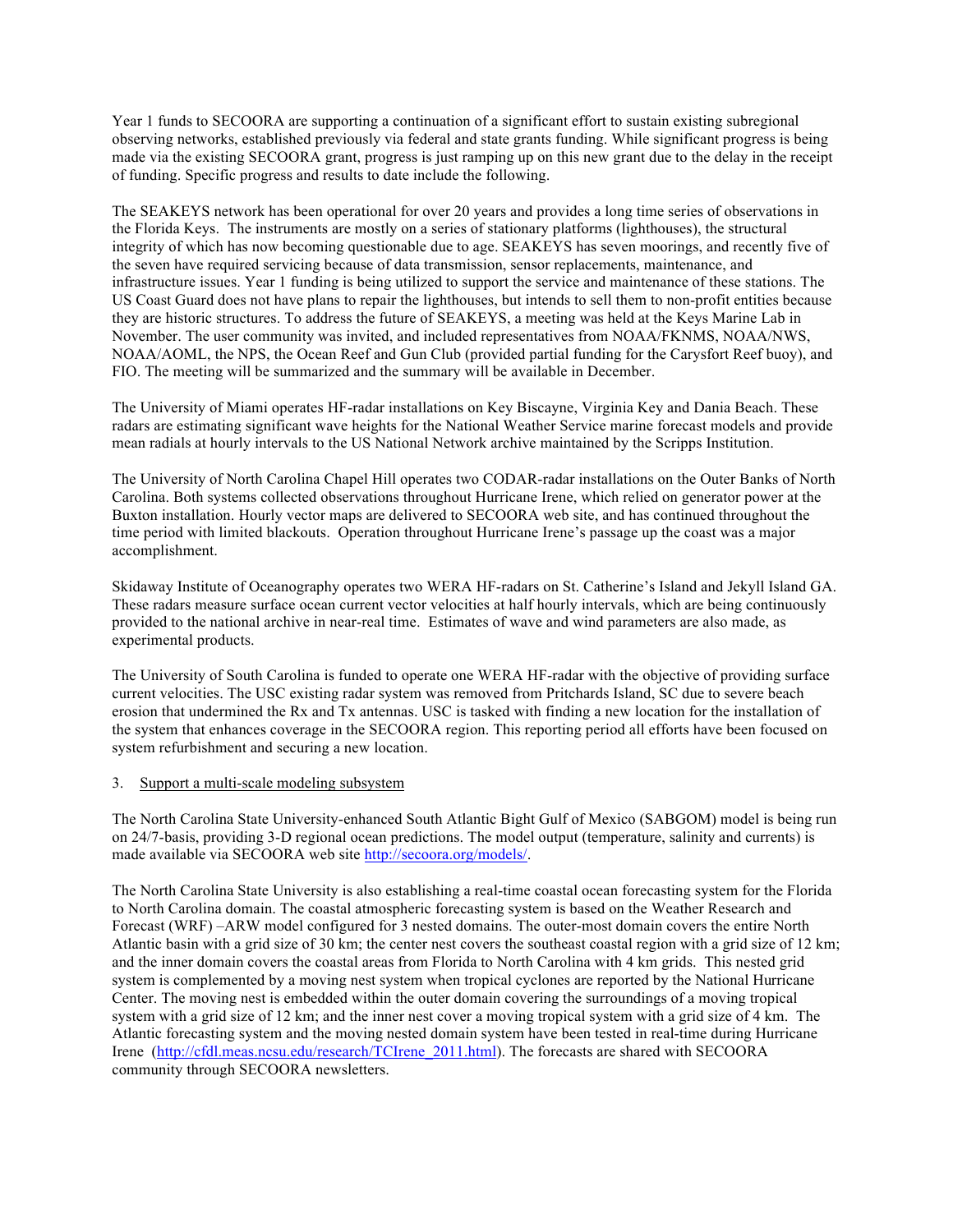The University of Florida is establishing a forecasting system with two domains in Florida running a CH3D-based storm surge and inundation modeling system (CH3D-SSMS) using a 2D version of CH3D model and is developing data standards and metadata to facilitate data exchange between UF, NCSU and end users. To address issues with data standards and metadata, UF is analyzing their experience with the NOAA-funded IOOS Test bed for which a set of data standards were developed based on existing Climate and Forecast (CF) conventions. In support of these efforts, a THREDDS server was established at the UF to facilitate data exchange. An existing CH3D-SSMS modeling system setup is being modified to adhere to the needs of the forecasting system that will be developed for SECOORA.

In partnership with the South Carolina Department of Health and Environmental Control (SCDHEC), the University of South Carolina and the University of Maryland are enhancing a user-requested application for prediction and analysis of a public health concern; i.e. primary contact to bacterial-laden swimming waters. CART and Linear Regression Models were developed for the SCDHEC Beach Monitoring program. Previously these models were manually driven in an Excel Spreadsheet by entering the required data. An automated system has been developed to take the new models, retrieve the data, and execute the prediction tests. The automated system is scheduled to run once a day at 6:00am or upon user request and consists of two main parts: 1) Data retrieval - The prediction system uses observational data from the SECOORA database, NEXRAD precipitation data downloaded and processed from the Southeast River Forecast Center and NOS Tide Data downloaded and processed from the NOS website, and; 2) Product output – An email of the test results and map output is made available to SCDHEC users (http://rcoos.org/wqportlet/). A mobile component is also in development to allow SCDHEC users access to the results via smartphones.

### 4. Support the Data Management and Communication (DMAC) subsystem

The SECOORA DMAC has established partnerships with the Sanibel-Captiva Conservation Foundation (SCCF) River, Estuary and Coastal Observing and FLDEP Networks to include data ingestion from water quality and water level platform stations. The DMAC is also supporting real-time delivery of COMPS in-situ observations data available in SECOORA netCDF format on the OpeNDAP server.

DMAC has also improved the data query and data comparison pages to allow emailing a link to query results (for possibly longer query runs) and crosstab (timestamp, variable list) view and CSV download of platform data or comparison data. User requested enhancements to the "recent high winds/waves event map" were completed.

DMAC members participated on an IOOS Office team to draft a plan to create a Sustainable QA/QC Program modeled after QARTOD as a funded and working entity within IOOS. The team has received IOOS Office approval to develop a project plan. In support of maintaining the data portal, DMAC continues to provide WFS, WMS, and DODS web services and the initial steps have been taken to develop the next phase of the asset inventory.

DMAC members are participating in IOOS DMAC monthly calls and have initiated discussions with SECOORA and GCOOS for the provision of redundant services.

### 5. Support an education and outreach subsystem

The E&O team met with the KSU Biology Education Coordinator to plan and develop the aquatic observatory unit scheduled for the Spring 2012 Teaching Practicum Course for the MAT students. A partnership with the Chattahoochee Nature Center (CNC) was established. The CNC has agreed to host pre-service teachers on site to deploy the BOB unit. The team was also successful in leveraging equipment support for the MAT proposed observatory unit through the KSU MAT and Biology Education acquisition of 6 Pasco data-loggers and water quality sensor kits (approximate value of \$4,500) that will be used for the MAT Observatory unit as well as KSU MAT and Biology Education Courses. The team continued to sustain the Hilton Head BOB Monitoring station at Jarvis Creek, located at the Coastal Discovery Museum in Hilton Head Island. The team also reviewed the BOB Ocean Explorer Experience with the Smithsonian Marine Station, which entailed reviewing problems with BOB and reflecting on improvements for further deployments and assisted the FL Smithsonian Marine Station with expanding their BOB program. Work is in progress on 2012 Education and Research: Testing Hypotheses (EARTH) workshop with MBARI and SECOORA.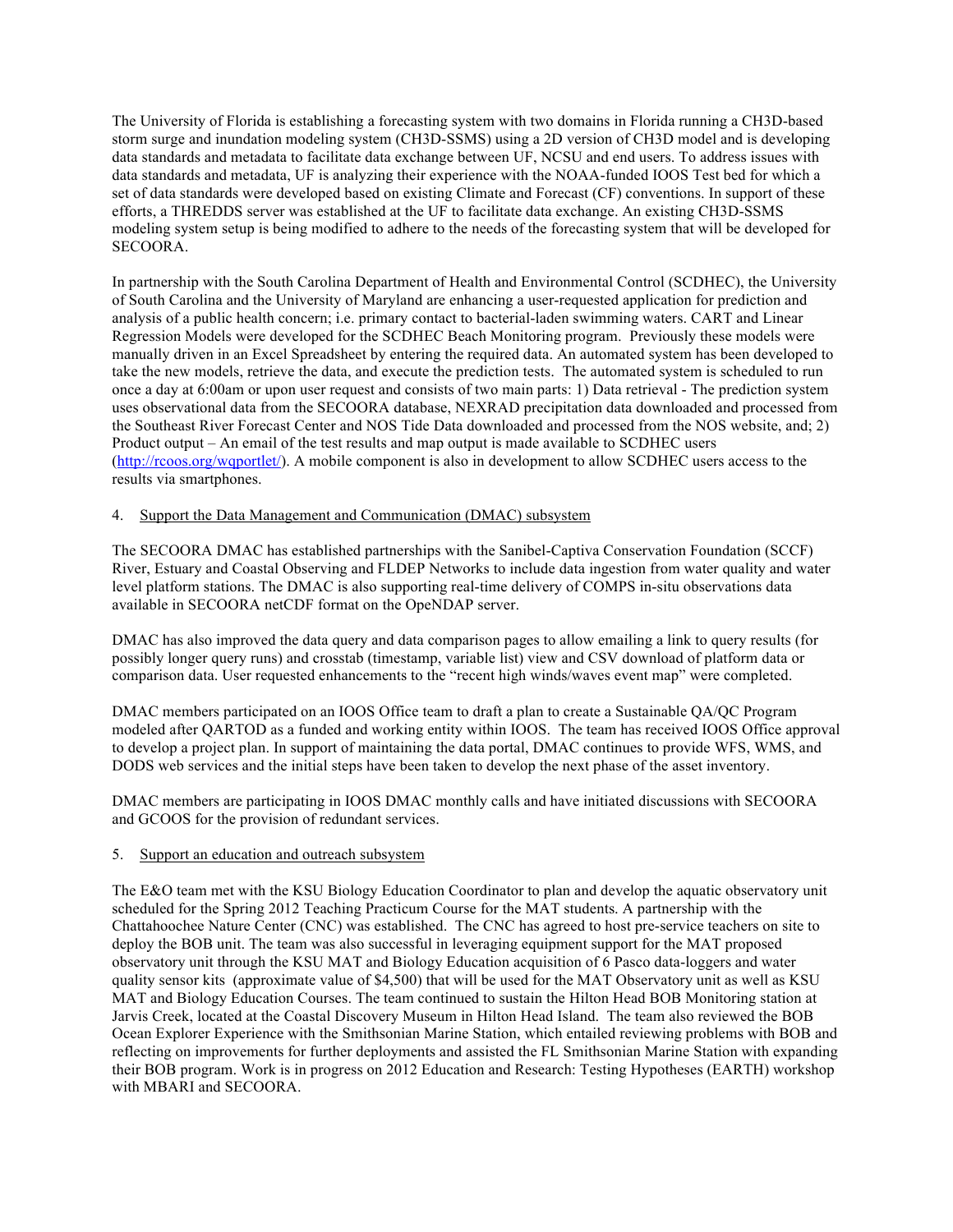Two versions of the Advanced BOB buoys have been deployed to the GTMNERR at separate sites, one in the Guana River estuary and another in the Guana Lake Wildlife Management Area (WMA) managed with different ecological goals, namely conservation and wildlife habitat respectively. One of the buoys (RABOB) was removed for repair and to be replaced by a newer version of the RABOB, but slow progress has left a long data gap at the Guana Lake WMA Station. Data from the two sites is being quality controlled for submission to the SECOORA BOB data archive. The E&O team hosted the Fourth SECOORA BOB Workshop, which was held at the University of North Florida Student Union on 16 September 2011. A preliminary draft of elementary lessons and introduction to the BOB program as a vehicle for inquiry, STEM and creativity have been outlined. A plan on how to introduce the BOB concepts into elementary schools is underway. The draft has been given to participating teachers in two Charleston County schools that are currently involved with the COSEE SE's South Carolina Amazing Coast and review of the document by teachers is in progress.

### **IMPACT AND APPLICATIONS and TRANSITIONS**

The coastal and ocean data monitoring and associated models and decision-support tools supported by SECOORA are all being collected/developed to address specific user-described needs relevant to all four of the NOPP evaluation factors. Monitoring data are used by federal, state and local municipalities for a wide range of applications including weather forecasting, water quality predictions, and search and rescue. Developed models are being used by federal and state agencies to support coastal evacuation orders, issuance of beach swimming advisories and rip tide advisories, and fisheries management. SECOORA has partnered with private industry to support the development of commercial products related to commercial and recreational fishing. Outreach and education efforts are being transitioned to K-12 and college/university programs.

#### **RELATED PROJECTS**

SECOORA was a lead PI on a proposal submitted to NOAA in December 2010 in support of the Governors' South Atlantic Alliance. A revised proposal was submitted during this reporting period and SECOORA has been notified that the proposal will be funded pending funding availability.

#### **PUBLICATIONS AND PRESENTATIONS**

Savidge, D. K., J. A. Amft, A.E. Gargett, M. Archer, D. Conley, G. Voulgaris, L. Wyatt, K.-W. Gurgel (2011), Assessment of WERA Long-Range HF-radar performance from the User's Perspective, Proceedings on the IEEE/OES/CWTM 10th Working Conference on Current Measurement Technology, pp. 31-38.

Voulgaris, G. 2011. VHF Radar Measurements of Waves and Currents in the Nearshore Region. Third Workshop on Remote Ocean Sensing (ROS 2011).

G. Voulgaris , N. Kumar, K.-W. Werner, J.C. Warner and J. H. List, 2011. 2-D Inner-Shelf Current Observations from a Single VHF WEllen RAdar (WERA). Current, Waves and Turbulence Measurements (CWTM), IEEE/OES 10th Working Conference on., 20-23 March, 2011, pp 57-65 ISBN: 978-1-4577-0022-4.

Gurgel, K-W., T. Schlick, J. Seemann, F. Ziemer and G. Voulgaris , 2011. HF Radar observations in the German Bight: measurements and quality control). Current, Waves and Turbulence Measurements (CWTM), IEEE/OES 10th Working Conference on., 20-23 March, 2011, pp 57-65 ISBN: 978-1-4577-0022-4.

Porter, D.E., H. Kelsey, S. Berry, S. Torres, D. Ramage, G. Scott and V. Shervette. 2011. Beach swimming advisory prediction tools using beach monitoring, remote sensing and coastal and ocean observing data. Coastal and Estuarine Research Federation 2011: Societies, Estuaries and Coasts Adapting to Change. Daytona Beach, FL. November 2011.

Scott, G., D.E. Porter, H. Scott, L. Wickliffe, F. Holland, A. Blair and M. Reiter. 2011. Integrating risk assessment of environmental stressors with impacts on ecosystem services and human health. Coastal and Estuarine Research Federation 2011: Societies, Estuaries and Coasts Adapting to Change. Daytona Beach, FL. November 2011.